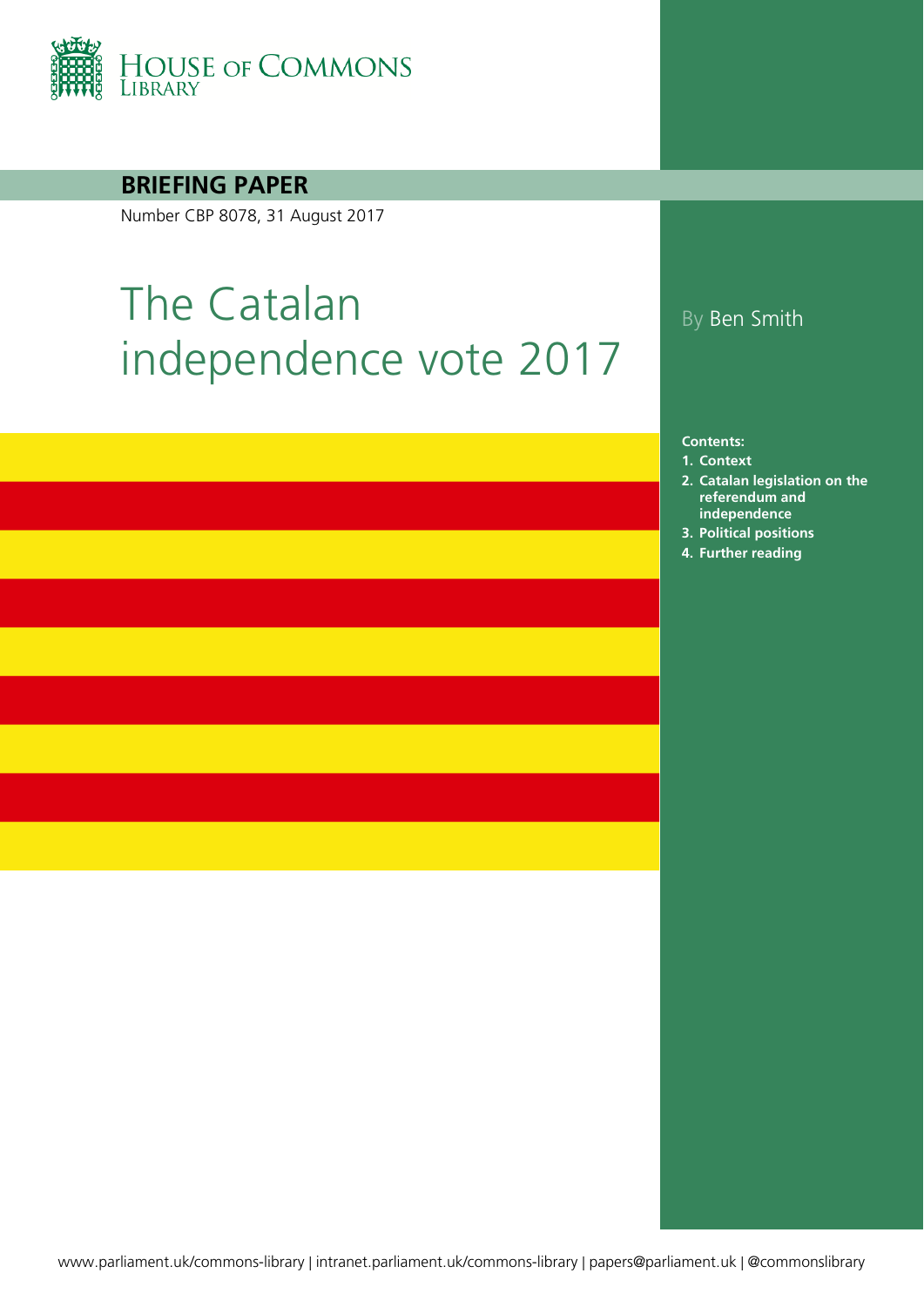# **Contents**

| <b>Summary</b> |                                                        | 3      |
|----------------|--------------------------------------------------------|--------|
| $\mathbf 1$ .  | Context                                                | 4      |
| 2.             | Catalan legislation on the referendum and independence | 6      |
| 3.             | <b>Political positions</b><br>Catalan separatists      | 8<br>8 |
|                | Opposition to the vote                                 | 8      |
| 4.             | <b>Further reading</b>                                 | 10     |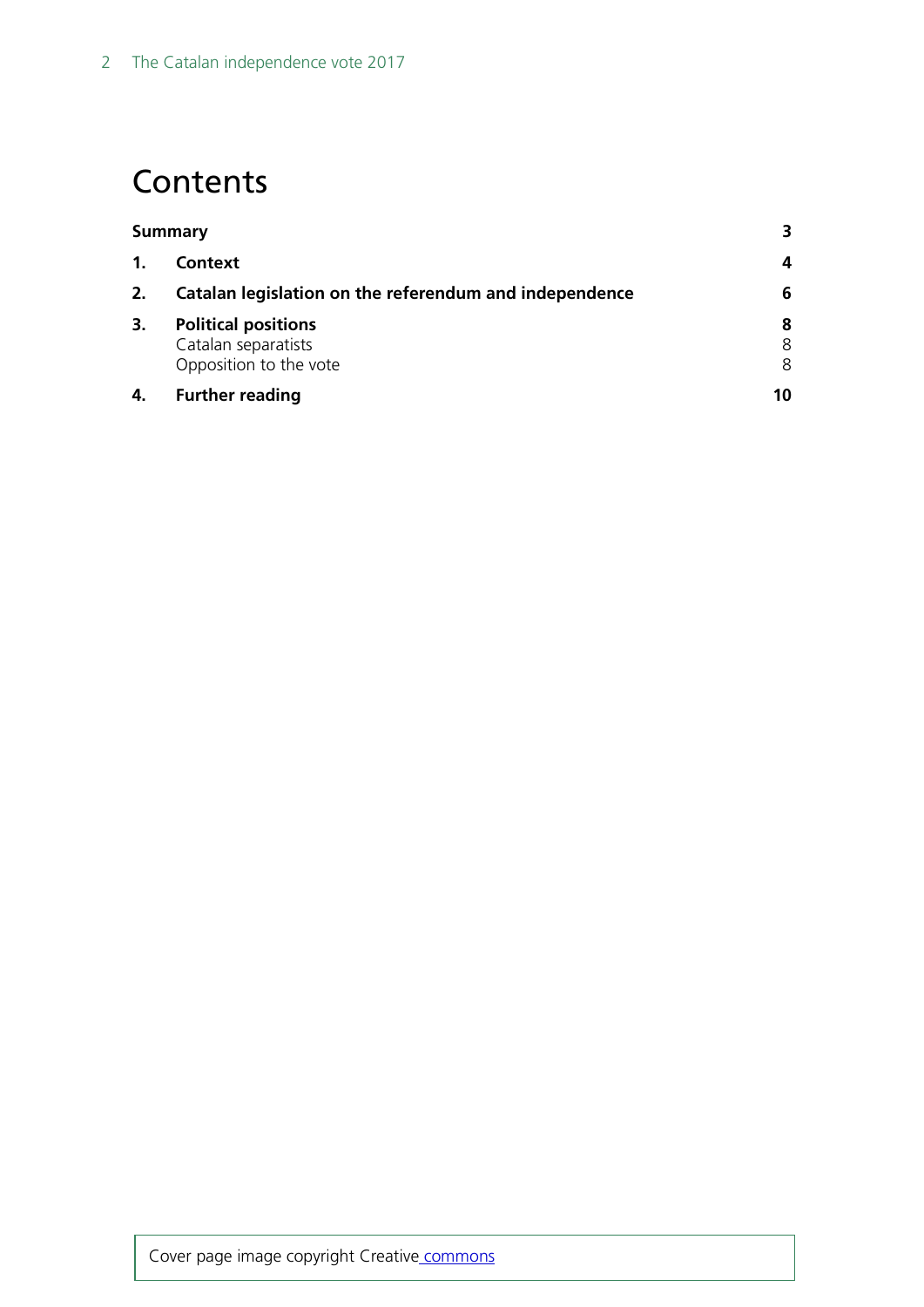# <span id="page-2-0"></span>Summary

The question of Spain's regions, some would say nations, has been a hot political issue for a long time and resentments run deep. A referendum was held in 2014, resulting in a poor turnout and temporary disqualification from public office for the politician held responsible for it. Of the minority that did vote, some 80% were in favour of independence.

Another vote is planned for 1 October 2017. The Catalan Government's position is that it is a binding referendum and that a Yes vote will mean instant independence for the region. Central Government in Madrid, led by the conservative Partido Popular, describes the vote as unconstitutional and backs legal action against those organising it.

There may be room for compromise in the form of a deal offering enhanced powers to the Catalans, within the existing system. The atmosphere of confrontation, however, is making discussion of any such compromise difficult.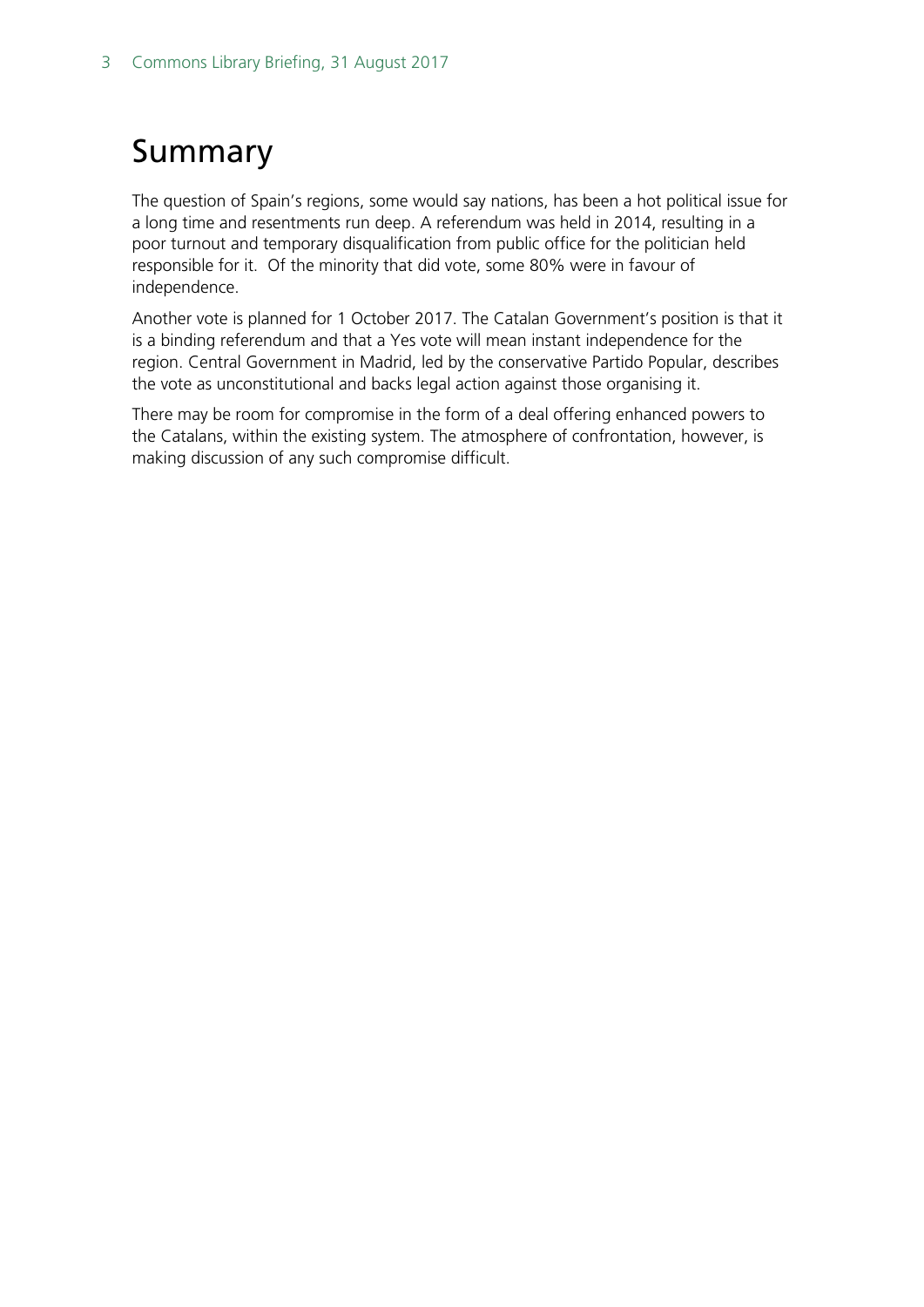# <span id="page-3-0"></span>1. Context

#### **The Spanish system**

The relationship between Spain's different nationalities has been a sensitive political issue, particularly since the Catalans generally opposed the nationalist side in the Civil War, and paid a very heavy price, including the murder of their leader and the banning of their language.

The Spanish system of *autonomías* was created after the end of the Franco dictatorship to try to accommodate national and regional differences. The system set up a number of autonomous communities of different sizes and with widely differing competences.

### **Catalonia**

Catalonia is one of the biggest and most important of these. The Catalans have a range of significant competences, although the Basque region has always had greater powers, most importantly over tax collection. Catalonia is a relatively rich region, producing about 20% of Spain's GDP with about 16% of the population, and there is resentment about Catalan tax receipts 'subsidising' poorer regions such as Andalusia in the south.

Catalan nationalists have been pressing for increased autonomy for many years and in 2006 passed an amendment to the original 1979 Statute of Autonomy, with changes giving more powers to the Generalitat, the government of Catalonia, and declaring Catalonia to be a nation. The referendum agreeing the new Statute was equivocal, in that fewer than 50% of the electorate turned out.

There was traditionally only minority support among Catalans for full independence, but the economic crisis caused allegiances to shift and, as public spending was cut in Catalonia, resentments about paying for poorer regions became stronger. Support for independence increased.

#### **2010 Constitutional Court ruling**

Conservative forces led by the conservative Popular Party, and some neighbouring autonomías, objected to the new Statute, arguing that the education and tax provisions broke the constitutional rule of solidarity between the regions; four years later, the Constitutional Court in Madrid struck down important parts of the new Statute of Autonomy and dictated how some other parts should be interpreted.

The court's 2010 decision led to widespread anger in Catalonia and large demonstrations. It brought together the centre-right nationalists of Convergència i Unió (CiU), the Catalan Socialists (PSC) and the Catalan Greens to oppose what many saw as Spanish nationalists in Madrid meddling unduly with Catalan affairs.

In 2012 a Catalan election was held to provide a stronger mandate for the independence drive. CiU did not do as well as expected and the left wing Catalan Republican Left party made ground, although CiU was still the biggest party.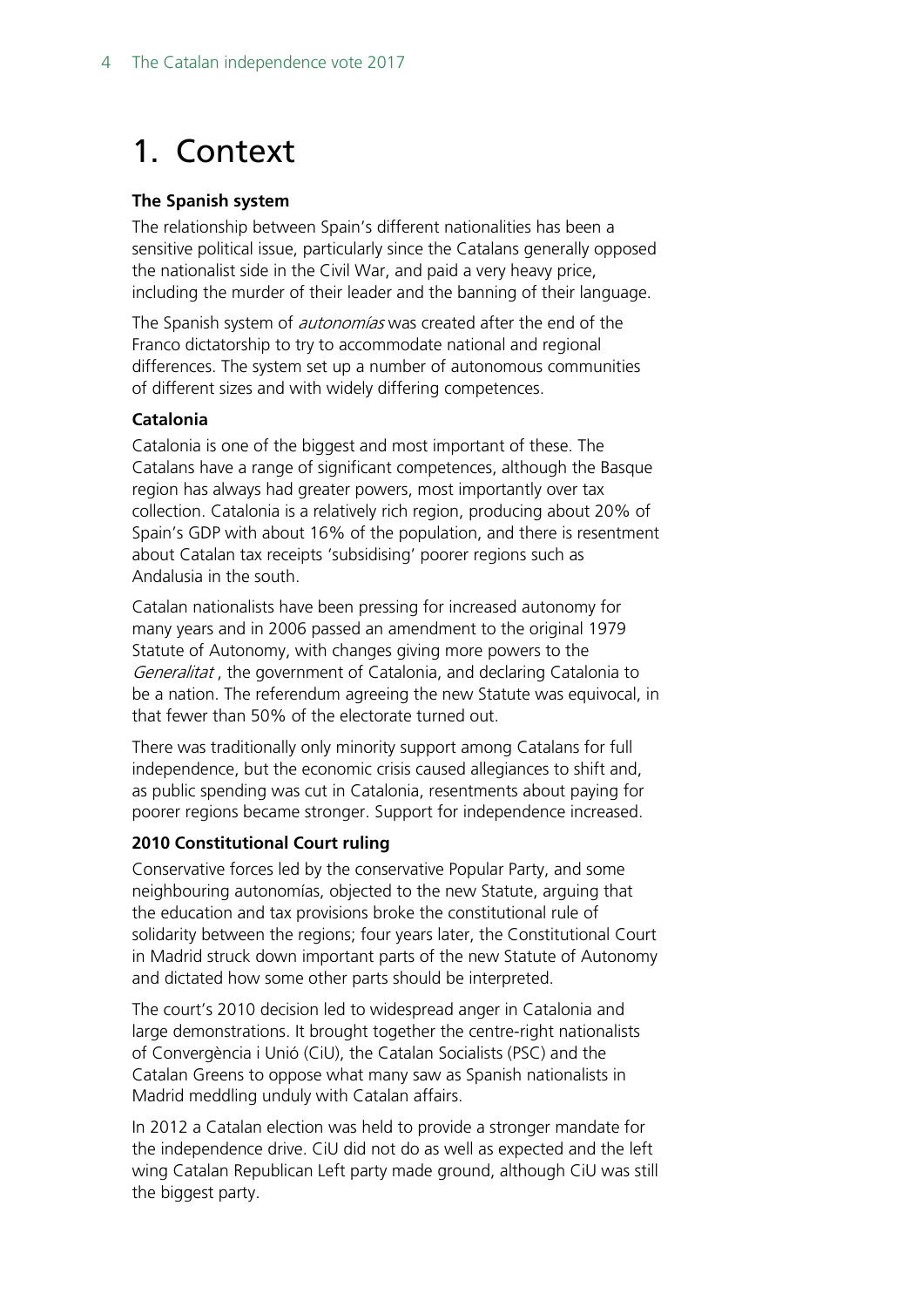#### **2014 vote**

CiU leader (and still President of the Generalitat) Artur Mas signed a decree in 2014 calling an independence referendum, but without the support of the conservative (Partido Popular) Spanish Government, where the move was immediately denounced as unconstitutional.

The Constitutional Court declared the referendum plan illegal, but it was re-named and in November 2014 the plebiscite took place. There were two questions on the ballot – "do you want Catalonia to become a state?" and "do you want that state to be independent?" The turnout was again low at around 40% but of those that voted, more than 80% answered yes to both questions.<sup>[1](#page-4-0)</sup>

The decision to hold an independence referendum split what used to be the 'natural' coalition of government – CiU. The senior of the two parties is Convergència, and its then leader Artur Mas were fully committed to achieving statehood for Catalonia. Unió, the junior partner, supported confederation and increased powers for Catalonia within Spain, rather than full independence; the two parties announced their decision to split in 2015.

#### **New Catalan government and another referendum**

In that year new elections to the Generalitat were held, with Convergència teaming up with Republican Left to form the Together for Yes coalition. Together for Yes won more votes than any other party and pro-referendum parties won an absolute majority of seats. It was joined by CUP – 'Popular Unity Candidacy' – a coalition of proindependence groups that had previously focused on municipal elections. CUP says it aims to "replace the capitalist socio-economic model with one based on 'human collectivities' and the respect for the environment.<sup>"[2](#page-4-1)</sup> In the 2015 election to the Generalitat, it gained 10 seats and formed a government in coalition with Together for Yes.

In 2016 Artur Mas faced charges of civil disobedience and misuse of public funds for going ahead with the 2014 referendum. In March 2017 he was barred from public office for two years and fined.

<span id="page-4-0"></span> <sup>1</sup> ['1,8 millones de personas votan por la independencia catalana en el 9-N',](https://politica.elpais.com/politica/2014/11/09/actualidad/1415542400_466311.html) El Pais, <sup>10</sup> November 2014

<span id="page-4-1"></span><sup>2</sup> Candidatura d'Unitat Popular, [Què és la CUP?](http://cup.cat/que-es-la-cup)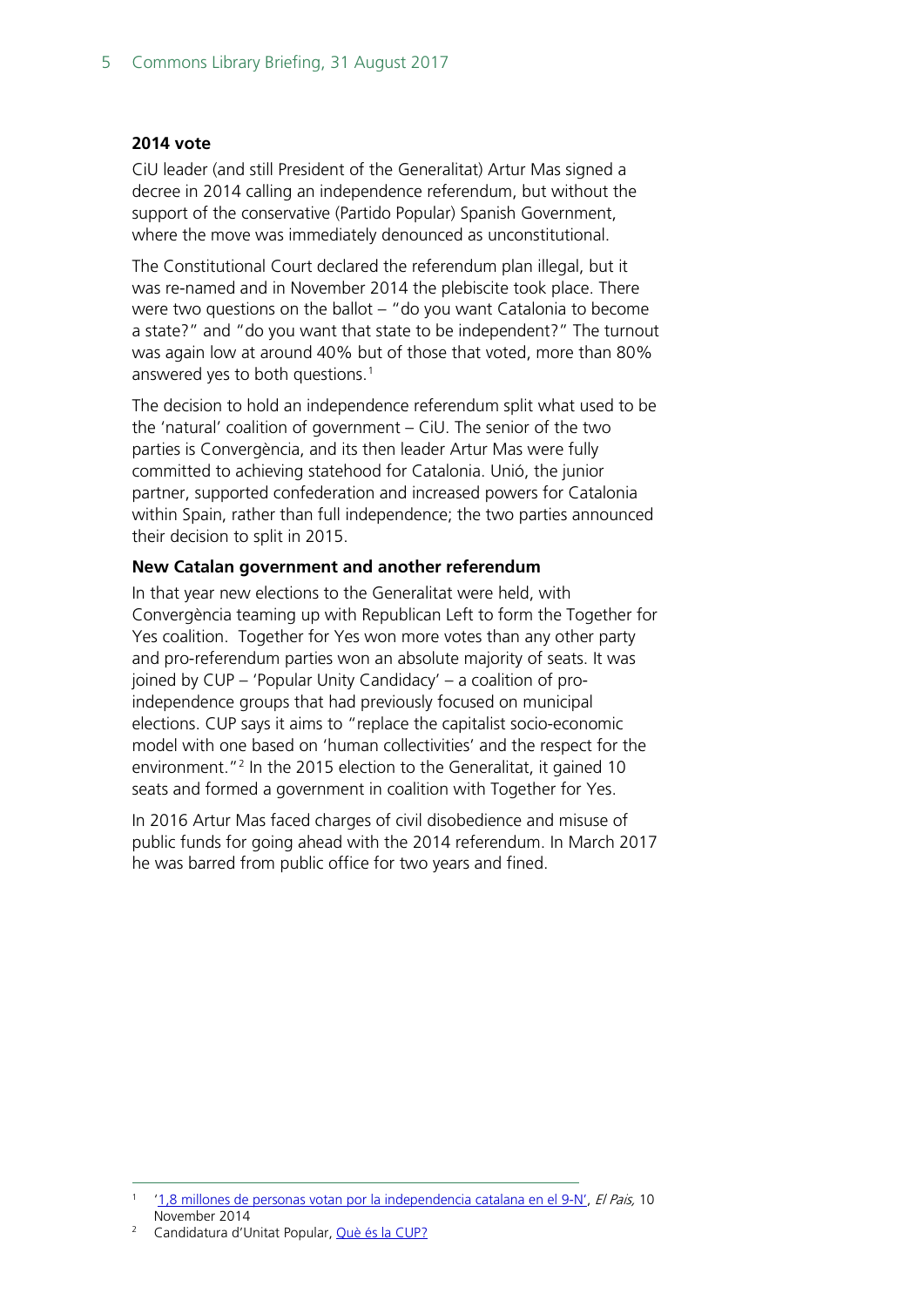# <span id="page-5-0"></span>2. Catalan legislation on the referendum and independence

#### **Referendum law**

After three months of negotiations, Together for Yes and CUP agreed on making Carles Puigdemont President of the Generalitat in January 2016. He called a binding independence referendum, originally to be held in September 2017.

The referendum law, presented by the Generalitat in July 2017, is largely based on Spanish electoral law in technical aspects. It has six titles that, in summary, do the following:

- o Title 1 establishes the purpose of the law: to hold a referendum and to record its result, which tasks being achieved, the law would have no further effect.
- o Title 2 is an affirmation of the sovereignty of the Catalan people and states that the referendum law takes precedence over all other laws in the event of conflict.
- o Title 3 sets out details of the referendum itself such as the question: "Do you want a Catalonia to be an independent state in the form of a republic?"; that it should be in three languages, Catalan, Spanish and Occitan; that only a yes or no answer is admissible.

The result would either be the immediate declaration of independence by the Catalan Parliament, or immediate call for a general election in Catalonia.

Those eligible to vote, including Catalans resident outside Catalonia who were last registered in Catalonia and who have applied to participate in the referendum.

o Title 4 sets the date for 1 October 2017.

The President of the Generalitat receives the power to issue secondary legislation to set the length of the campaign, resources to be dedicated to the organisation of the vote and the organisation of the postal vote.

No public officials may campaign in favour of one side or the other and no public money may be spent in that way.

Publicity opportunities will be allocated to parties in proportion to their representation in the Catalan Parliament. 30% of these spaces will be allocated to non-party political groups.

Both public and private media groups are controlled in the way that they present the debate.

o Title 5 provides that both parties and international organisations will be able to nominate observers.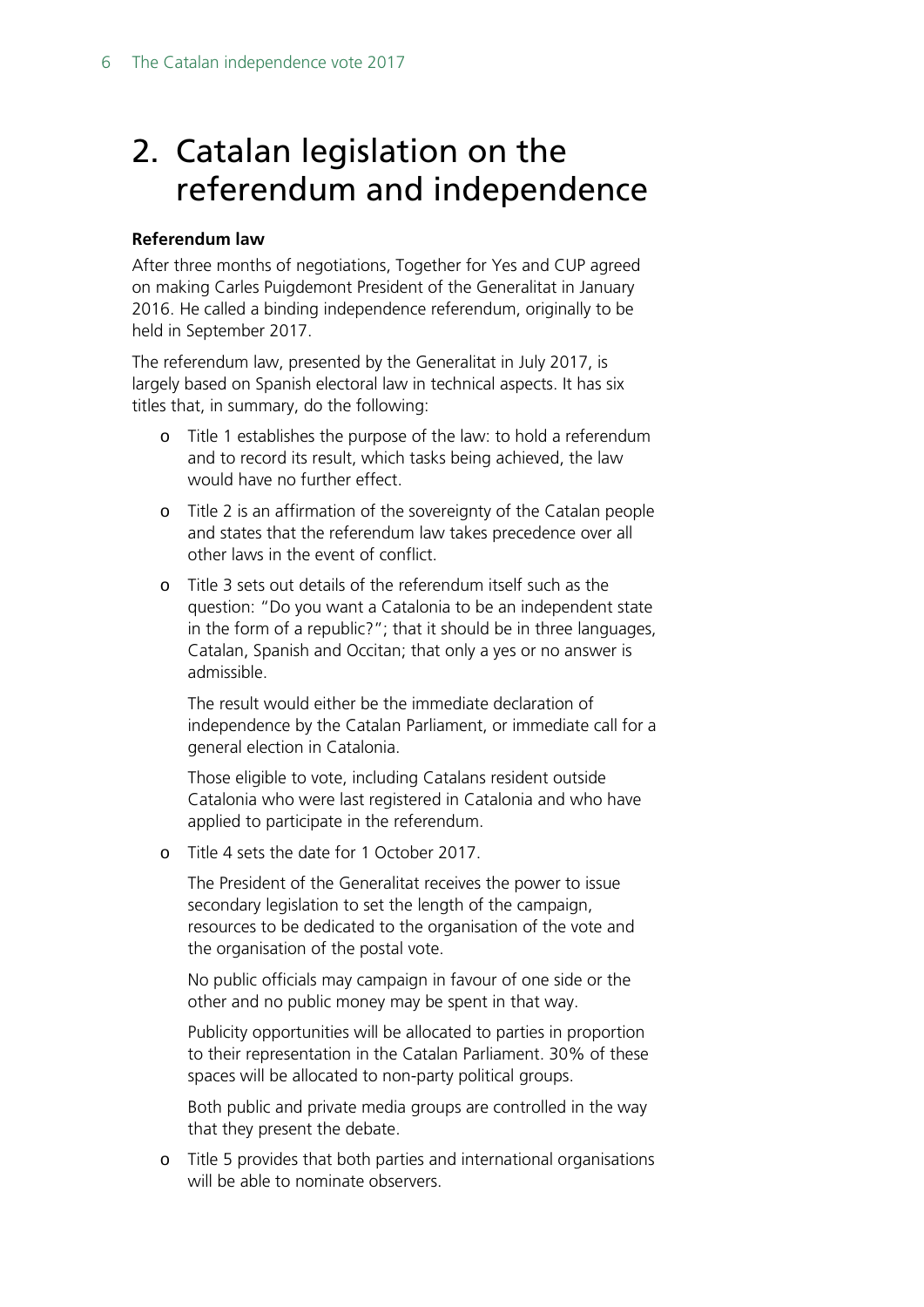o Title 6 sets up Catalonia's electoral commission and elements of an independent electoral administration and specifies who will serve on these bodies.

Local authorities will put venues at the Generalitat's disposition as polling stations. $3$ 

#### **Secession law**

According to press interpretations of a version of the Secession bill,<sup>[4](#page-6-1)</sup> it would serve as the interim constitution of Catalonia for two months, and establish that:

- If there is no referendum, Catalonia will immediately become independent
- The Generalitat would assume the assets of the Spanish state and its civil servants
- Catalonia would remain in the EU
- Catalonia would take over the justice system and the Generalitat would have some powers over the nomination of judges
- Spanish nationals who have lived for a year or more in Catalonia would receive a Catalan passport
- Some public officials would have to learn Catalan.

The Secession Bill would have been passed by an express procedure involving a single reading, if the result of the referendum is a yes, according to reports. The Constitutional Court suspended in July 2017 the Catalan Parliament's rule change that would have allowed this special procedure.<sup>[5](#page-6-2)</sup> The Generalitat has not ruled out passing the laws as a decree.

Neither the referendum law nor the law of separation, establishing the Catalan state, had been passed by the Catalan Parliament, nor issued as decrees, at the time of writing. The CUP demanded on 29 August that they should be approved during the week of 4 September.<sup>[6](#page-6-3)</sup>

<span id="page-6-0"></span><sup>&</sup>lt;sup>3</sup> ['El censo, la sindicatura ytodas las claves de la ley del referéndum',](http://www.lavanguardia.com/politica/20170704/423890524278/censo-sindicatura-electoral-todas-claves-ley-referendum.html) La Vanguardia, 4 July 2017

<span id="page-6-1"></span><sup>4</sup> ['La ley de secesión catalana prevé la independencia inmediata si no hay referéndum',](http://www.elespanol.com/espana/20170522/217978226_0.html)  El Español, 22 May 2017; ['Todo lo que tienes que saber sobre la ley para la](https://politica.elpais.com/politica/2017/08/28/actualidad/1503904357_215435.html)  [independencia de Cataluña',](https://politica.elpais.com/politica/2017/08/28/actualidad/1503904357_215435.html) El País, 28 August 2017

<span id="page-6-2"></span><sup>5</sup> ['El Tribunal Constitutional suspende por unanimidad la reforma catalana por la](http://www.expansion.com/catalunya/2017/07/31/597f5f99268e3e5b3d8b4633.html)  [desconexión exprés',](http://www.expansion.com/catalunya/2017/07/31/597f5f99268e3e5b3d8b4633.html) Expansión, 31 July 2017

<span id="page-6-3"></span><sup>&</sup>lt;sup>6</sup> ['La CUP exige aprobar las leyes de ruptura y del referéndum la semana que viene',](https://elpais.com/ccaa/2017/08/29/catalunya/1503990915_145073.html) El País, 29 August 2017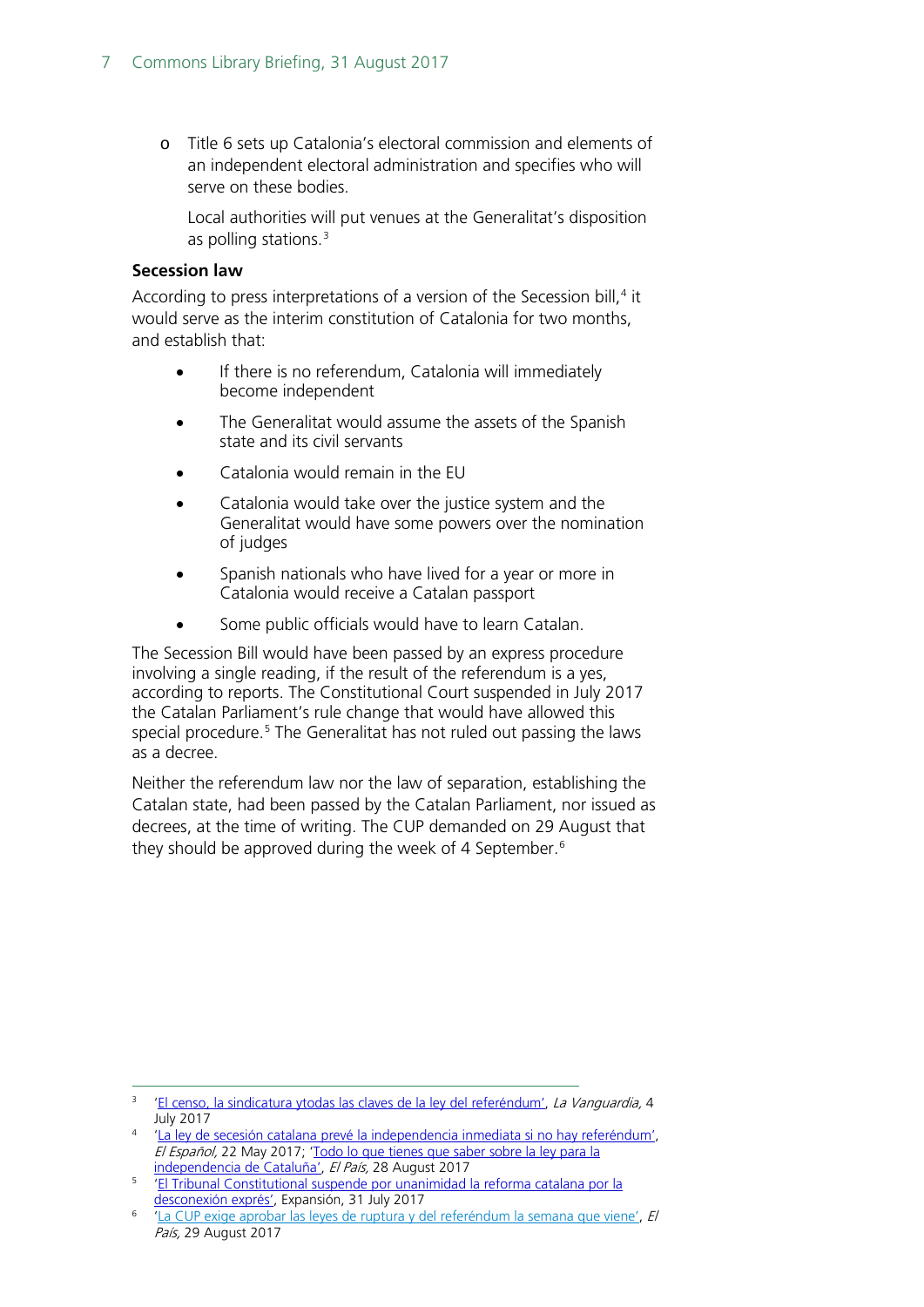# <span id="page-7-0"></span>3. Political positions

### <span id="page-7-1"></span>Catalan separatists

Carles Puigdemont, President of the Generalitat and leader of the secession camp, said in an interview in July:

We contemplate the Catalan state as an instrument to better serve our citizens, not as a goal in itself. If in 30 or 50 years the EU is the only state that should exist, in Catalonia we'll have no trouble with that. The state is a human convention, it stems from an agreement and this agreement can be renewed or not.<sup>[7](#page-7-3)</sup>

At the presentation of the Referendum law he said: "What we are doing today is an act of transparency, of participation, of coherence. We are saying that today we want to vote."<sup>[8](#page-7-4)</sup>

He also hinted that the referendum is a maximalist bargaining position, and a better deal within the existing *autonomías* system might be the real goal. He said that a "third way," a deal that secured Catalan objectives on language, tax raising powers, infrastructure and education would be supported by Catalans: "There's a majority of Catalans that would back that, that is obvious, polls say it, but it's also evident that such a proposal has never existed, and no one has put it on the table."<sup>[9](#page-7-5)</sup>

### <span id="page-7-2"></span>Opposition to the vote

The 2014 vote was re-named a public participation exercise and was widely ignored by those opposed to independence. A similar outcome is quite likely this October, although it looks as if the Generalitat will go ahead and call it a binding referendum this time. Nevertheless, Madrid is likely to dismiss whatever vote takes place as unlawful and, given a poor turnout, as insignificant.

The Spanish Secretary of State for Relations with Parliament, José Luis Ayllón, said: "There's one goal and a group of fanatics ready to accomplish that goal," continuing: "On October 1 there won't be a referendum because the [Spanish] government won't allow it and because they don't have any capability to organize it."<sup>[10](#page-7-6)</sup> He also said that a compromise deal on powers could be discussed, "…but obviously without the sword of Damocles hanging over our heads and saying 'on 1 October I'm leaving Spain.'"[11](#page-7-7)

A spokesman for the Spanish Socialist Party, the PSOE, said that what takes place on 1 October will not be a referendum but a "separatist vote count", not based on a census. He doubted that the situation would get as far as barring Carles Puigdemont from office or suspending Catalan autonomy. He called for the Catalan Government

<span id="page-7-3"></span> <sup>7</sup> ['The Puigdemont factor',](http://www.politico.eu/article/catalonia-independence-referendum-spain-the-carles-puigdemont-factor/) Politico.eu, 27 July 2017

[<sup>&#</sup>x27;La presentación de la Ley del Referéndum en directo',](http://www.lavanguardia.com/politica/20170704/423894488433/presentacion-ley-del-referendum-en-directo.html) La Vanguardia, 4 July 2017

<span id="page-7-7"></span><span id="page-7-6"></span><span id="page-7-5"></span><span id="page-7-4"></span><sup>&</sup>lt;sup>9</sup> [The Puigdemont factor',](http://www.politico.eu/article/catalonia-independence-referendum-spain-the-carles-puigdemont-factor/) Politico.eu, 27 July 2017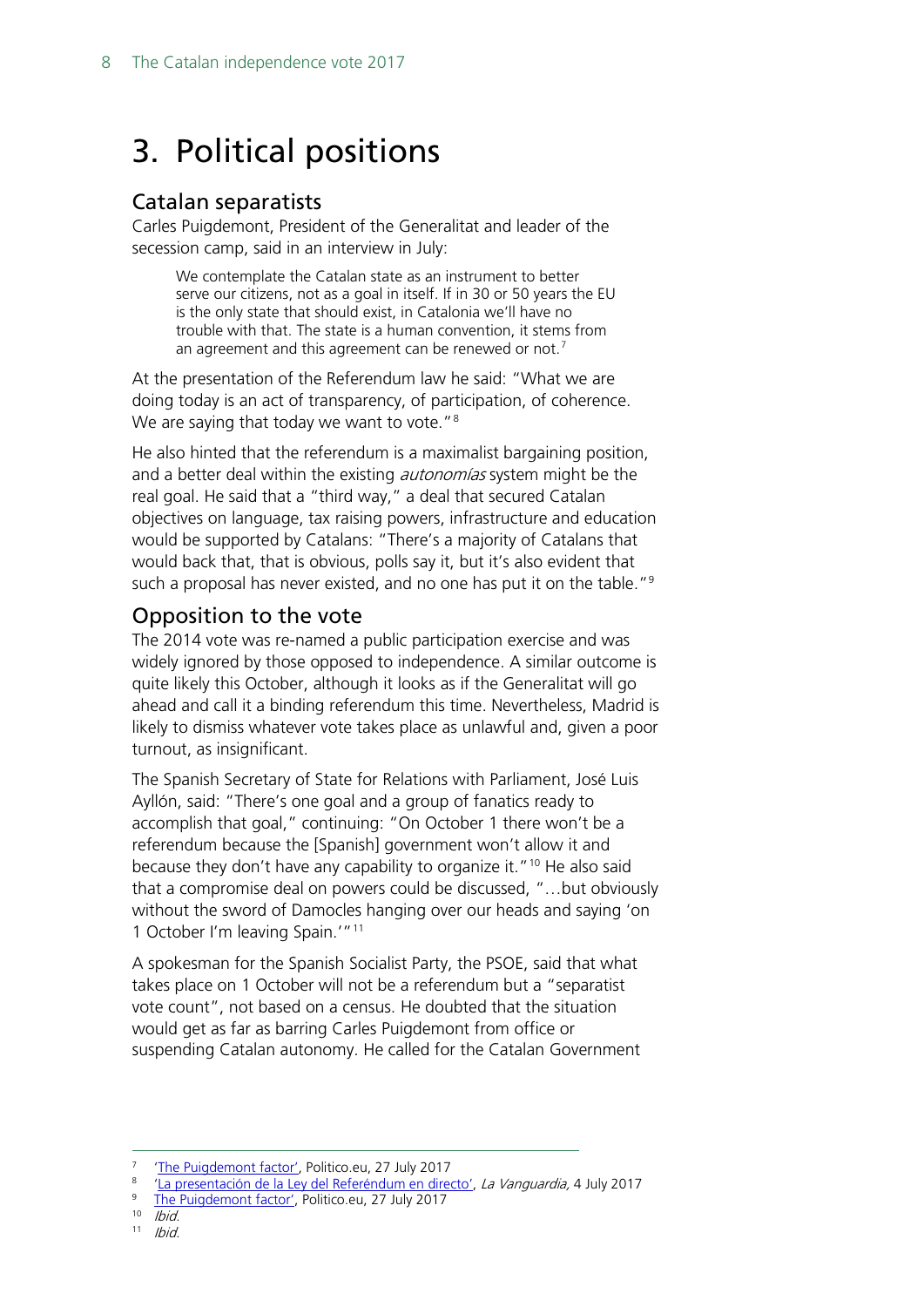to end its "rush to the cliff edge" and for the Spanish Government of Mariano Rajoy to put some documents on the table for negotiation.<sup>[12](#page-8-0)</sup>

The Spanish In January 2017 newspapers were already reporting more than a dozen cases opened in the Spanish courts over the independence referendum.<sup>[13](#page-8-1)</sup> But the Government and the public prosecutor are following the case carefully and intend to target the top leaders with further court actions when the time is ripe.

The Madrid newspaper El País compared the proposed founding law of the state of Catalonia to the legislation passed by Russia to legitimise the secession of Crimea from Ukraine, calling it "unconstitutional" and "authoritarian.["14](#page-8-2)

It is not only 'Espanyolistes' that oppose September's referendum. Several high profile Catalan artists and intellectuals were quoted in El País doubting the legality of the process and questioning whether and how a Yes vote could be carried out. Some also questioned how informed the voters were. On university professor said that this was not a situation of colonisation or domination, so the unilateral independence vote was not supported by international norms.<sup>[15](#page-8-3)</sup>

<span id="page-8-0"></span><sup>&</sup>lt;sup>12</sup> ["El PSOE asegura que el referéndum será un recuento sin estructura ni censo"](http://www.lavanguardia.com/politica/20170805/43350581376/psoe-referendum-recuento.html)', La Vanguardia, 5 August 2017

<span id="page-8-1"></span><sup>13</sup> '[Las cuatro palabras clave para el independentismo en 2017',](http://www.huffingtonpost.es/2017/01/07/palabras-clave-independen_n_13954186.html?utm_hp_ref=es-independentismo-catalan) *Huffpost*, 7 January 2017

<span id="page-8-3"></span><span id="page-8-2"></span><sup>&</sup>lt;sup>14</sup>  $\frac{14 \text{ Alacia la autoracia'}}{15 \text{ T} \cdot \text{F} \cdot \text{F} \cdot \text{F} \cdot \text{F} \cdot \text{F} \cdot \text{F} \cdot \text{F} \cdot \text{F} \cdot \text{F} \cdot \text{F} \cdot \text{F} \cdot \text{F} \cdot \text{F} \cdot \text{F} \cdot \text{F} \cdot \text{F} \cdot \text{F} \cdot \text{F} \cdot \text{F} \cdot \text{F} \cdot \text{F} \cdot \text{F} \cdot \text{F} \cdot \text{F} \cdot \text{F} \cdot \text{F} \cdot \text{F} \cdot \$ 

<sup>15</sup> ['Escritores y artistas catalanes rechazan el referéndum ilegal',](https://politica.elpais.com/politica/2017/07/23/actualidad/1500819773_840654.html) El País, 24 July 2017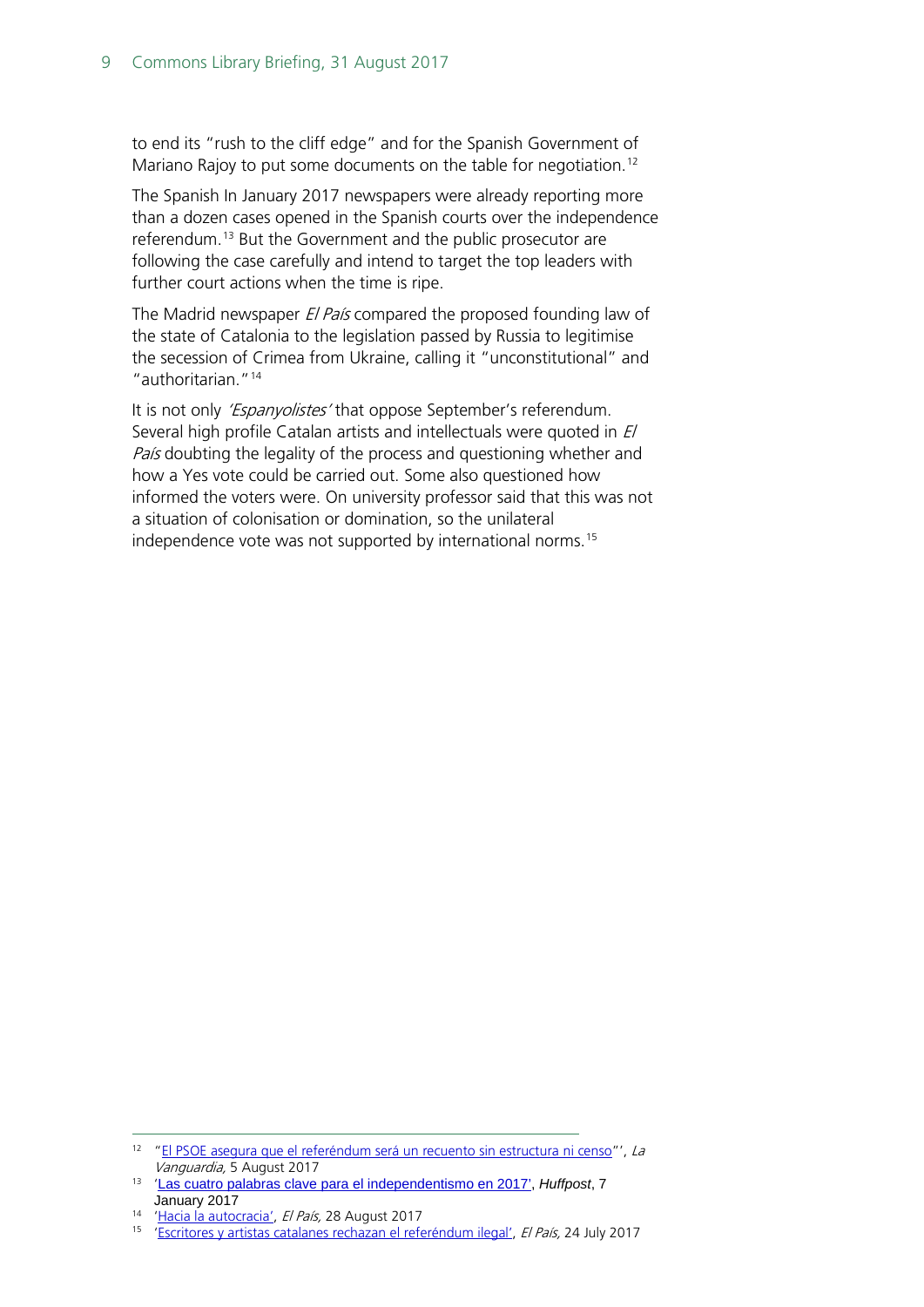### <span id="page-9-0"></span>4. Further reading

[Debate on possible independence of Catalonia: key issues,](http://researchbriefings.parliament.uk/ResearchBriefing/Summary/SN06933) Commons Briefing Paper, July 2014 [Catalan government unveils independence law ahead of vote](https://www.irishtimes.com/news/world/europe/catalan-government-unveils-independence-law-ahead-of-vote-1.3202403) Irish Times Guy Hedgecoe 29 August 2017 [Catalan parties step up referendum planning in clash with Madrid](https://www.reuters.com/article/us-spain-politics-catalonia-idUSKCN1B81NK) Reuters 28 August 2017 [Catalonia's response to terror shows it is ready for independence](https://www.theguardian.com/commentisfree/2017/aug/24/catalonia-terror-independence-referendum-spain-catalans) The Guardian Luke Stobart 24 August 2017 [Barcelona attacks: What could they mean for Catalan independence?](http://www.bbc.co.uk/news/world-europe-40990947) BBC News Online 20 August 2017 [Catalonia and Spain: Will the referendum on independence go ahead?](http://blogs.lse.ac.uk/europpblog/2017/08/01/catalonia-and-spain-will-the-referendum-on-independence-go-ahead/) LSE Blogs Sebastian Balbour 1 August 2017 [Spanish court halts bid to fast-track Catalan referendum preparations](https://www.reuters.com/article/us-spain-politics-catalonia-idUSKBN1AG27S) Reuters 31 July 2017 [Catalonia plans October independence vote defying Spain](http://www.bbc.co.uk/news/world-europe-40220246) BBC News Online 9 June 2017 [Catalonia to Vote on Leaving Spain in October, Region's Leader Vows](https://www.nytimes.com/2017/06/09/world/europe/spain-catalonia-independence-refererendum.html) Raphael Minder New York Times

9 June 2017